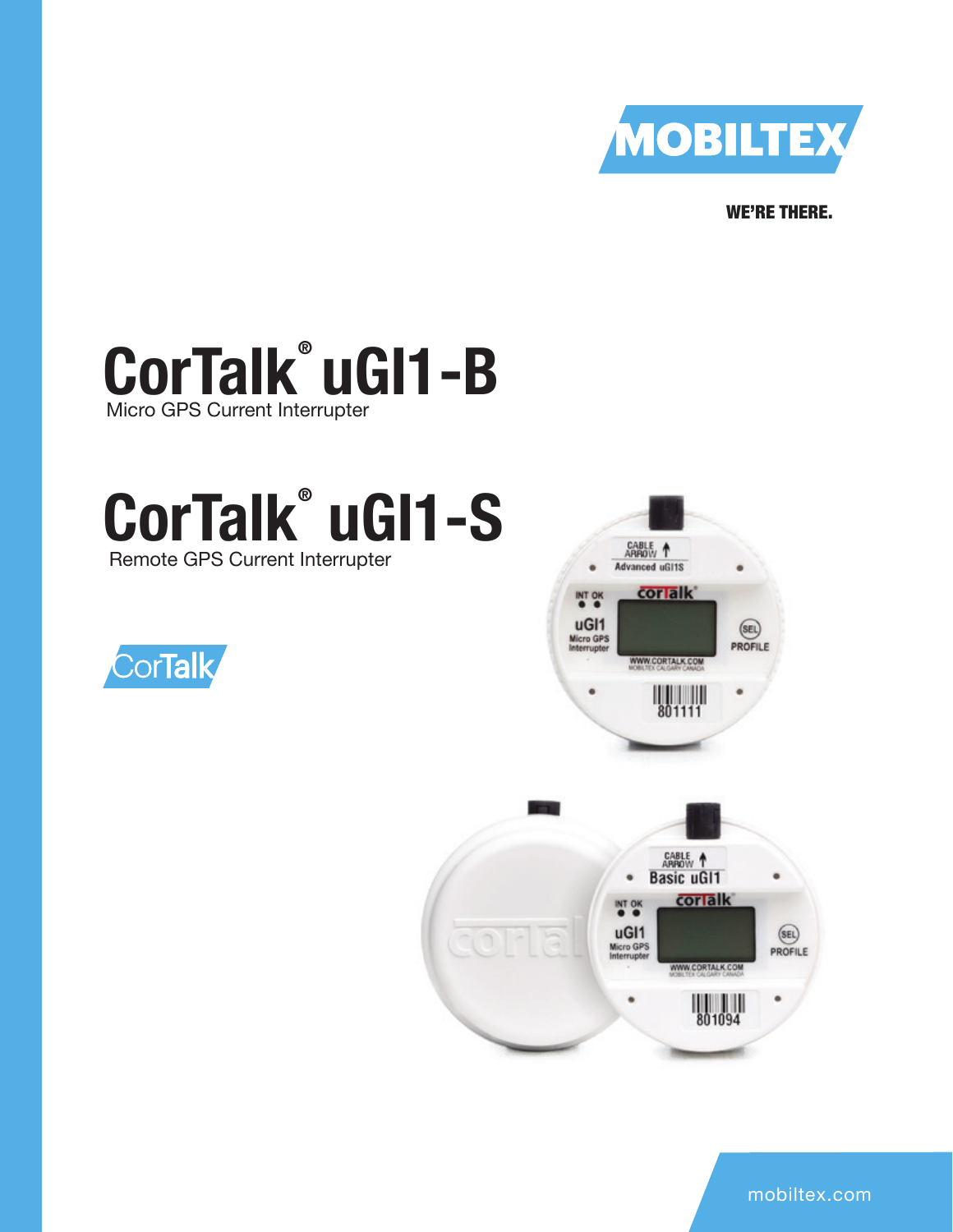### **UGI1-B PRECISELY SYNCHRONIZED RECTIFIER INTERRUPTION**

Small, powerful and easily installed, the Mobiltex uGI1-B enables field technicians to quickly equip rectifiers with interruption capabilities during periodic surveys of cathodic protection systems.

These tough, compact devices are designed to provide precise timing, repeatability and control of rectifier interruption and utilize GPS signals to synchronize operation with all uGI1 units. Event data is recorded by the unit and stored until field technicians download it via USB connection.



### **ADVANTAGES OF CORTALK UGI1-B**

- **h Data you can count on** Precise timing and event data logging – includes geolocation, interruption activities, interruption faults (fault and load current logging available with optional smart relay)
- **Eustomizable settings** 10 user configurable interruption profiles can be set with Apple or Android app
- **h** Rapid data transfer Easily download data and upgrade firmware via USB connection
- **Fast, simple installation** Compact, weather-proof enclosure with magnetic mounting feet can be installed in minutes
- **Engineered to withstand the toughest conditions** Lightning, surge and overvoltage protection and broad operating temperature range (-30°F to +158°F (-22°C to  $+70^{\circ}$ C))

### **EXPAND MONITORING CAPABILITIES WITH CORTALK SMART RELAYS**



The addition of an optional CorTalk Smart Relay cost-effectively expands the capabilities of the uGI1-B and uGI1-S to include continuous monitoring of operational parameters such as load current, synchronization status and relay temperature. This information can be viewed in a time-stamped event log, which also identifies fault conditions.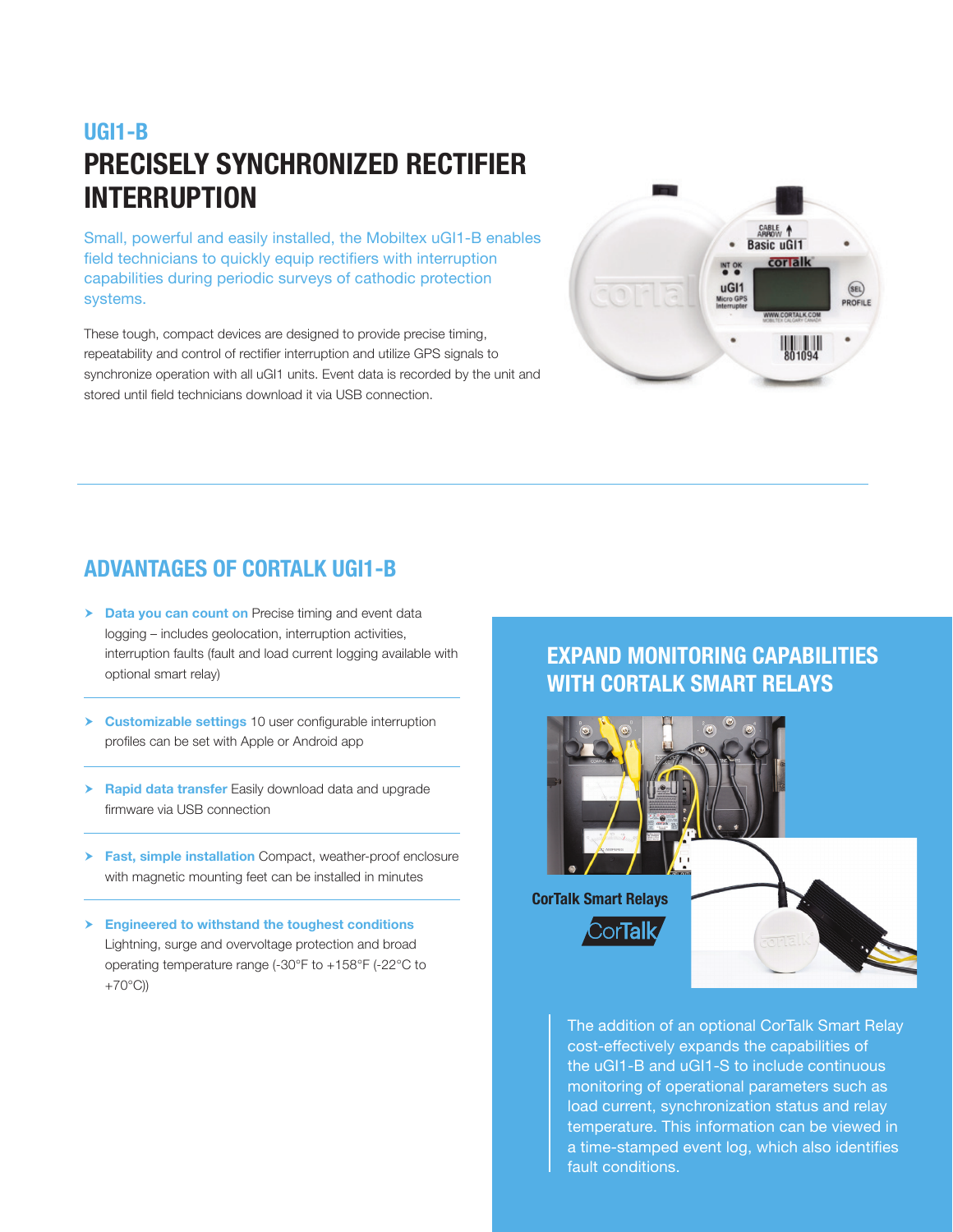## **UGI1-S AN EASY UPGRADE FOR REMOTE RECTIFIER INTERRUPTION**

In a matter of minutes field technicians can easily and permanently equip a cathodic protection rectifier with the advanced Mobiltex uGI1-S interrupter to upgrade the unit with remote monitoring and control for survey activities.

This small, high-performance device combines GPS location with two-way satellite communication to provide precise synchronization, timing accuracy and repeatability for rectifier interruption.

The **uGI1-S** can be quickly integrated into an area where other CorTalk RMU devices are operating, but is not fully serviced with permanent interruption capabilities. Once active, the uGI1-S device can be configured and controlled by the CorView™ platform to perform rectifier interruption along with other CorTalk devices in the survey area.





Field technicians can use the CorView cloud-based platform to wirelessly configure and control the uGI1-S for rectifier interruption.

### **ADVANTAGES OF CORTALK UGI1-S**

- $\triangleright$  **Take control from anywhere** Two-way satellite transceiver enables remote control via CorView portal for interruption parameters and operation
- $\triangleright$  **Spot problems immediately** Remote alarm reporting of fault conditions to enable rapid response
- **h Data you can count on** Precise timing and event data logging – includes geolocation, interruption activities, interruption faults (fault and load current logging available with optional smart relay)
- h **Customizable settings** 10 user configurable interruption profiles can be set via Bluetooth connection with Apple or Android app
- **Fast, simple installation** Compact, weather-proof enclosure with magnetic mounting feet can be installed in minutes
- **Engineered to withstand the toughest conditions** Lightning, surge and overvoltage protection and broad operating temperature range (-30°F to +158°F (-22°C to +70°C))